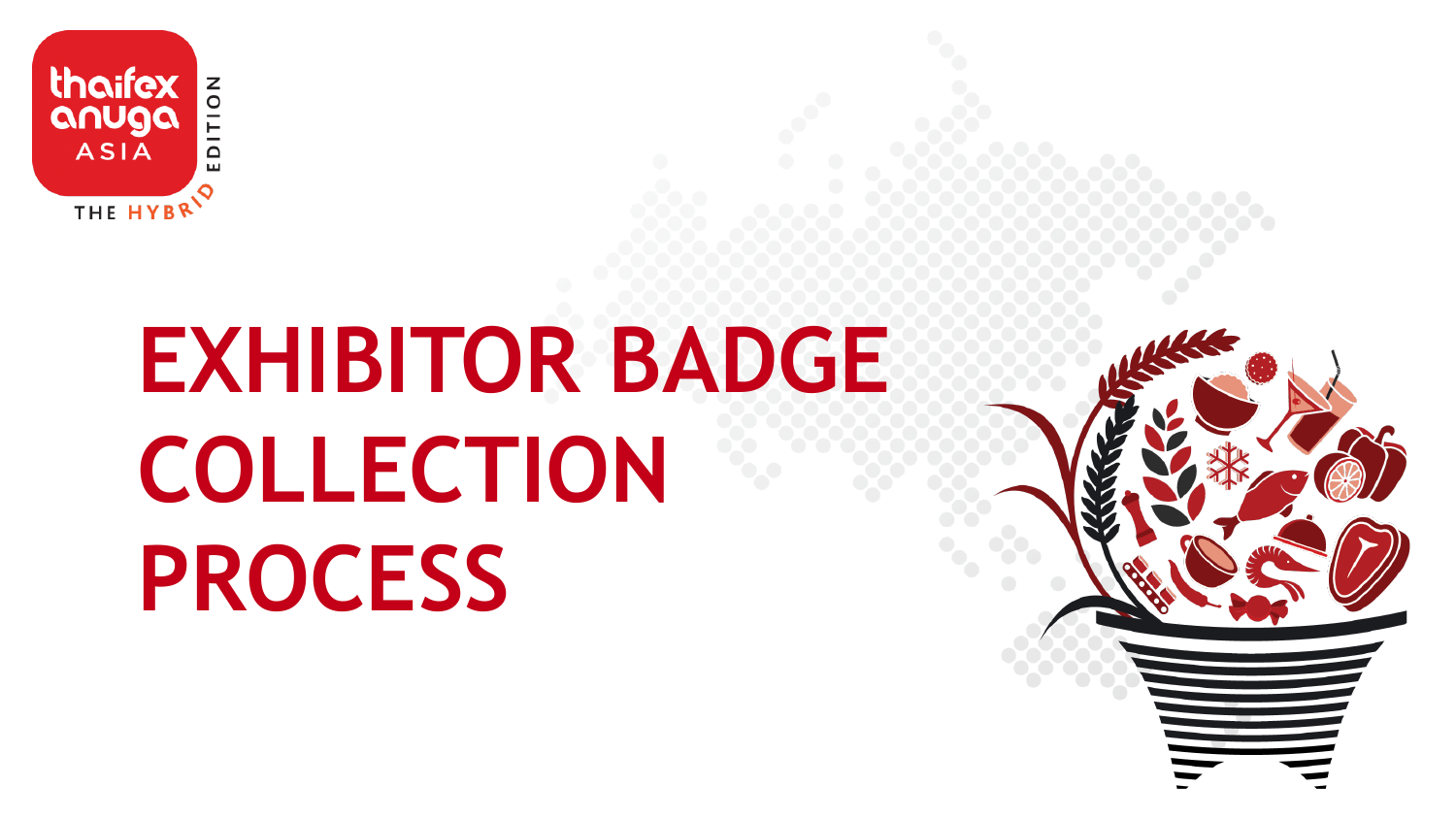

In accordance with the Coronavirus Disease 2019 (COVID-19) measures from the Nonthaburi Provincial Public Health Office and for the hygiene safety of all participants at THAIFEX – Anuga Asia, all exhibitors are required to submit their negative ATK (Antigen Test Kit) results and vaccination certificates prior to picking up their exhibitor badge for admission into the halls.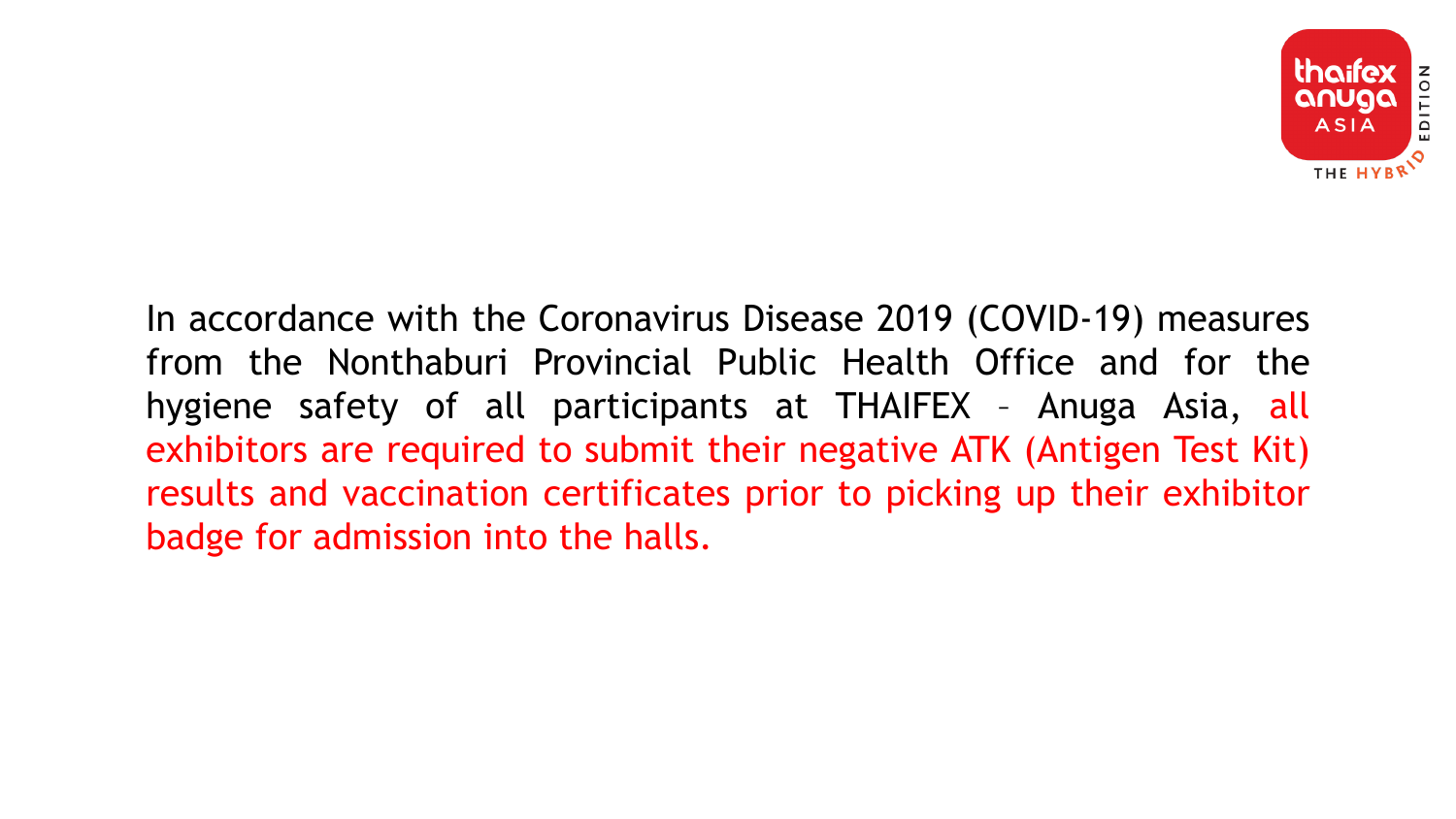# **PROCESS:**



Exhibitors will receive a login credential to the ATK Portal

Login credentials will be sent to you in a separate email.

All exhibitors must upload vaccination certificate & Antigen Test Kit (ATK) result 72 hours prior to arrival at THAIFEX – Anuga Asia

In .jpeg format



1 submission =  $1$  badge

Badge collection at foyer outside Hall 2 & Hall 10

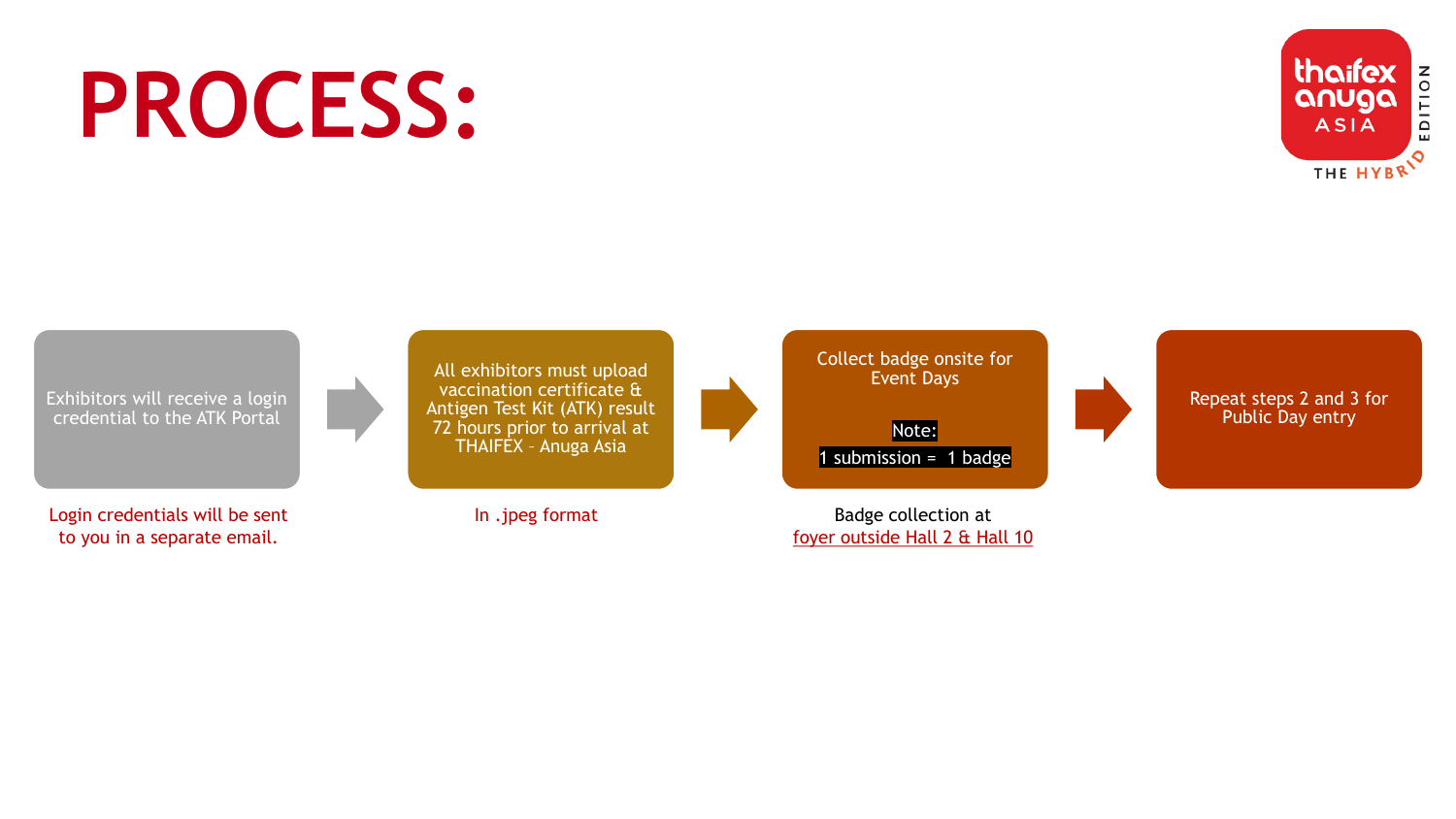



- If you have submitted names of the badge holders previously, these will be pre-populated into your ATK Portal account.
- For every names submitted, please make sure the vaccination certificate and ATK result is submitted, otherwise no badge will be issued.
	- Example: You submit 4 names, but you submit only 2 vaccination certificate and ATK result, we will issue only the 2 badges.
- ATK submission should only be done within 72 hours prior to move-in
	- Example: You are coming into the hall on 23 May, you can submit your results from 20 May onwards.
- A second ATK test result submission is required if you are entering the hall on 28 May 2022
	- Please submit your test result from 25 May onwards.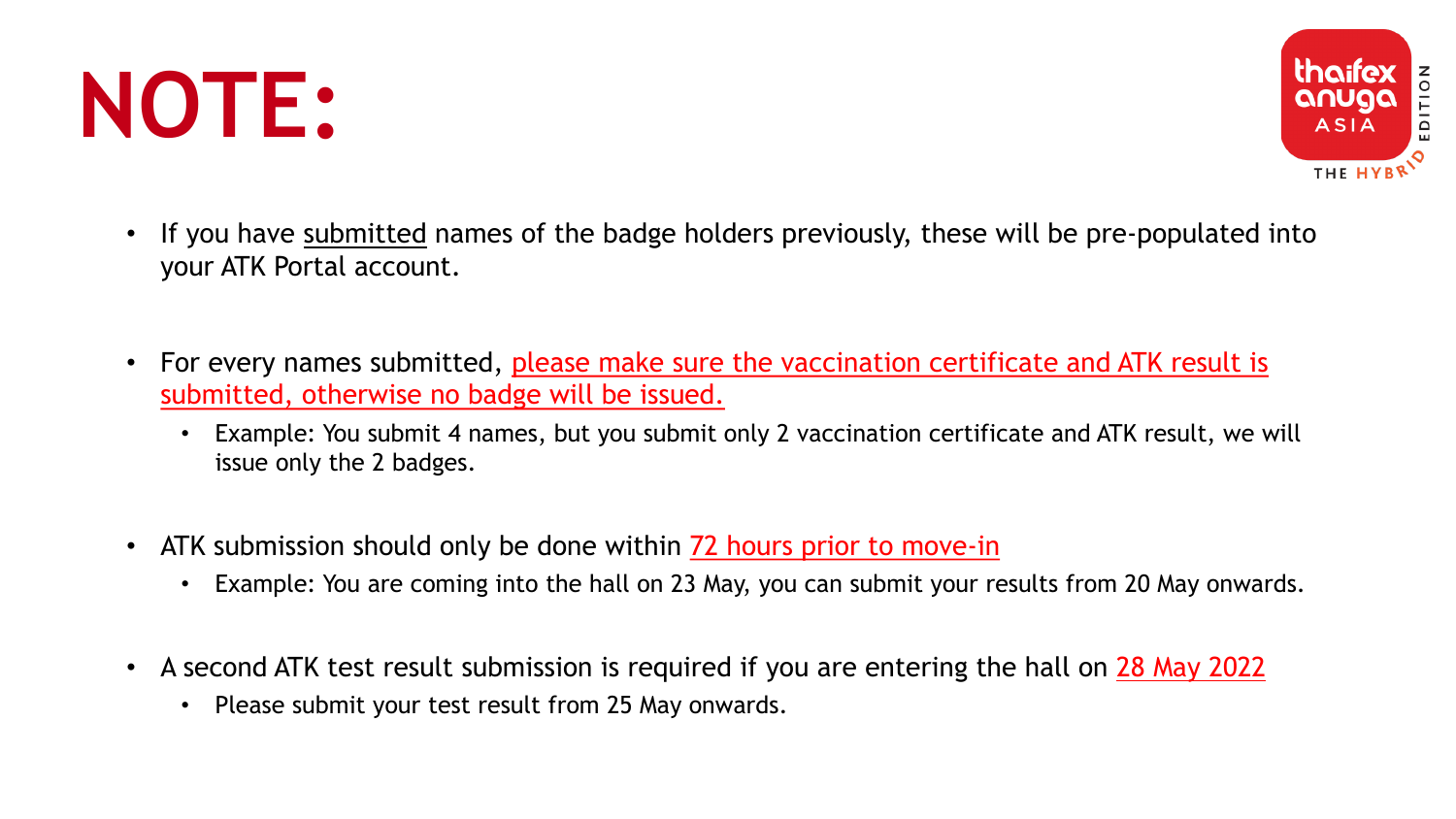## **COVID-19 testing services are provided** onsite at Amber 1, front of Hall 7.





#### **SERVICE DAYS / HOURS**

Date: 21 May 2022 Location: Lakeside (P9) Hours: 7.00am to 3.00pm

Date: 22 - 23 May 2022 **Location: Challenger 1 Loading Bay** and AMBER 1 (front of Hall 7) Hours: 8.00am to 8.00pm

Date: 24 - 28 May 2022 Location: AMBER 1 (front of Hall 7) Hours: 9.00am to 6.00pm

Date: 29 May 2022 **Location: Challenger 1 Loading Bay** and AMBER 1 (front of Hall 7) Hours: 8.00am to 4.00pm

### **RT-PCR Test PRICE THB 2,000**

**Including Medical Certificate** (Laboratory Report)

**24Hours Result PCR Test** 

### **Rapid Antigen Test** PRICE THB 150

**Including Medical Certificate** (Laboratory Report)

**15 Minute Result Rapid Antigen Test** 

**Collection of Specimens from Medical Technicians or** Nurses with nasopharyngeal swabs.

For information inquiry please contact Tel: 065-829-4562 (Mr. Thomas) E-mail: sales@ihs.co.th